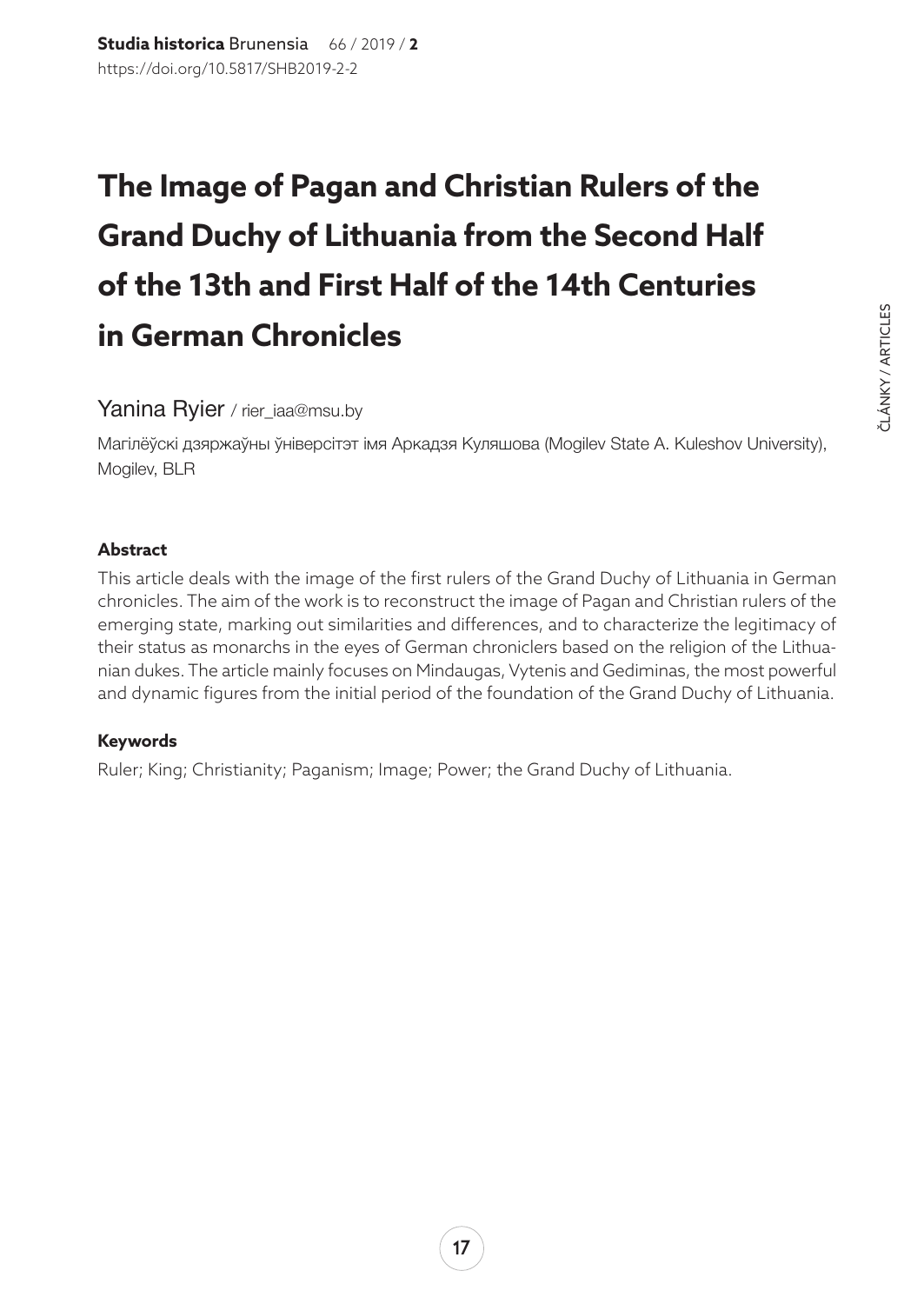Many historians today pay great attention to the issue of state formation, and although these processes have been thoroughly examined during the 20th century and the start of the 21st century in Western Europe, the development of states in Eastern Europe, including the lands of former Rus' and the Grand Duchy of Lithuania, still requires more thorough research.

One of the most important signs (or characteristics) of any state is the specific control mechanism which is often called "power." Therefore, it is one of the most important things a researcher has to investigate when studying the history of state formation in a region. The symbol of power is the ruler of a state. He has his own character traits and creates his own politics, which can vary widely. He can also follow a different religion, but he is a symbol of the state. He is the person the state is associated with during a specific period of time. That is why it is very important to analyse not only the separate events or data related to those lands, but to investigate the image of a ruler as a representative of the state and as a political opponent when discussing the written sources created in neighbouring lands.

In this regard, it should be highlighted that one of the main characteristics which influenced so much the mediaeval chroniclers, especially in the Teutonic Order, was the religion of a ruler. This was very clearly shown in the example of the first rulers of the Grand Duchy of Lithuania. In these cases, not only politics, military events or the diplomatic relations between two states influenced the image created of a ruler – a duke or king (we will discuss these titles later) – but also their religion and whether it was pagan or Christian.

Within this analysis of the image of rulers during the first stages of the foundation of the Grand Duchy of Lithuania, the author looks at data from German chronicles from the 13th and 14th centuries: "The Livonian Rhymed Chronicle", *[Chronicon terrae Prussiae](https://en.wikipedia.org/wiki/Chronicon_terrae_Prussiae)* by Peter of Dusburg, *Chronicon Livoniae* by Hermann of Wartberge and *Chronica nova Prutenica* by Wigand of Marburg. The main narrative drive was their description of the first rulers of the Grand Duchy of Lithuania from the middle of the 13th to the middle of the 14th centuries. They are considered to be the original narrative sources which present the era of the rulers' reign. The later sources can also be used to compare the images of the same ruler at different times in order to discover the reasons for such differences. For example, in this article the author thought it appropriate to use a rhymed source by the Livonian author Augustino Eucaedius, written in the 16th century to create a picturesque image of the first rulers of the Grand Duchy of Lithuania, as it does not confuse general ideas and the research data.

The aim of this article is to reconstruct the image of pagan and Christian rulers of the emerging Grand Duchy of Lithuania, highlighting similarities and differences, and to characterize the legitimacy of their status as monarchs in the eyes of German chroniclers based on the religion of the Lithuanian dukes.

The central focus will be on three rulers of the Grand Duchy of Lithuania – Mindaugas, Vytenis and Gediminas, as the most powerful and dynamic figures from the abovementioned period.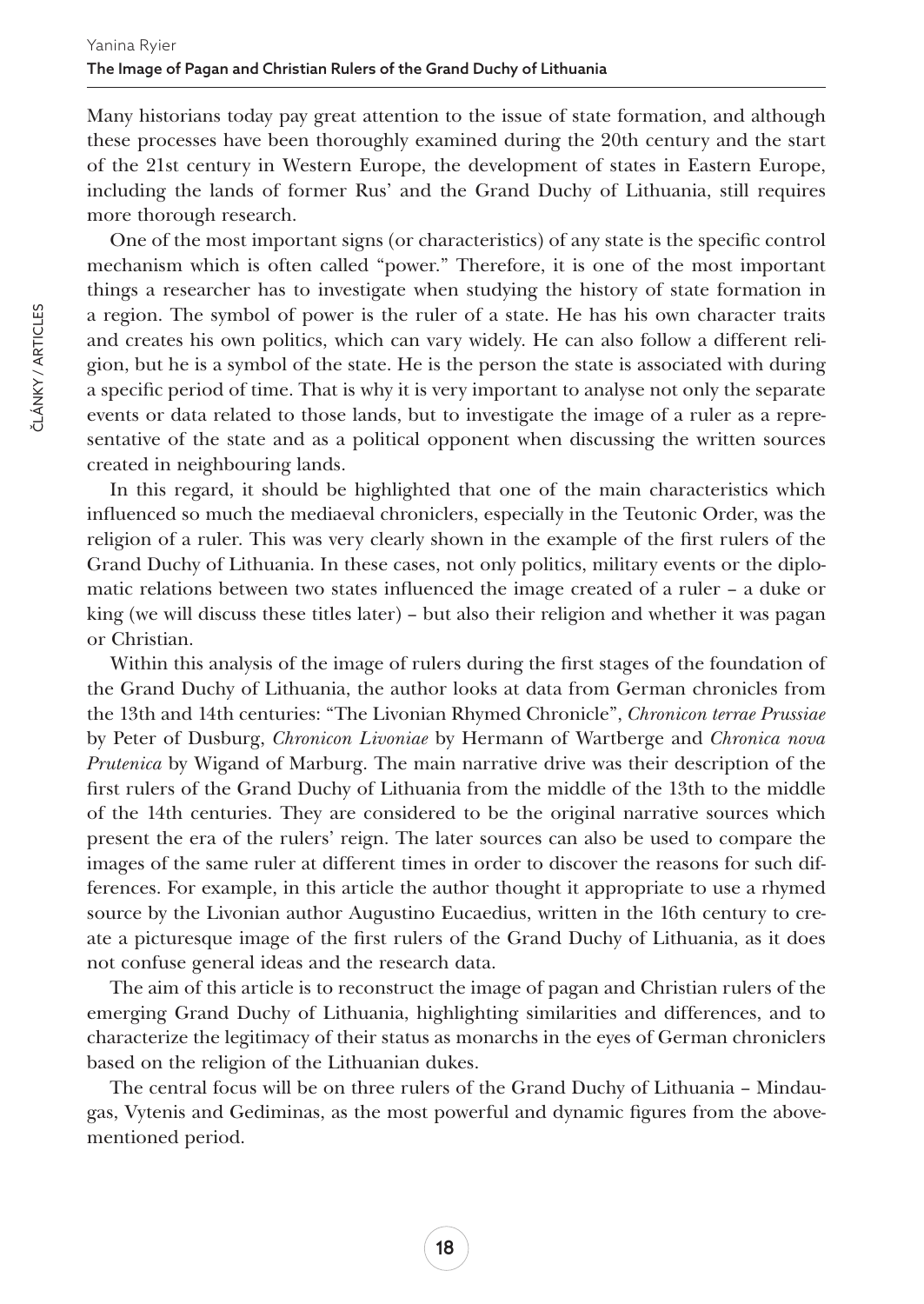The period of the middle of the 12th century and the start of the 13th was extremely complicated for Eastern European lands. It was an era of pronounced feudal division, constant wars and the weakness of the duchies. In the middle of the 13th century, we can speak of the creation of a new state formation – the Grand Duchy of Lithuania – and the first Lithuanian duke, Mindaugas.

Mindaugas was the first Lithuanian prince to be noticed by chroniclers. At first he was a duke and then became a king of the Grand Duchy of Lithuania. This fact was highlighted by German chroniclers in a positive way, as was the fact that Mindaugas had been baptized. In fact, his coronation and baptism along with his wife Marta (or Morta) were focal points for medieval chroniclers, who stressed this along with his aggressive military politics. However, he cannot be compared with the famous European leaders of that time, as he was mainly a military leader, a leader of a compact chiefdom, who fought enemies and tried to bring smaller territories under his control. It is important to point out that the first dukes of this state were not particularly powerful and used all of their resources to protect the territory and power they had.<sup>1</sup>

Nevertheless, even Mindaugas used different sources to legitimize his power, the most important being his personal authority and religion. He is considered to be the first duke who ruled the Grand Duchy of Lithuania.

We know little of his origins, early life or rise to power. In the chronicles he is mentioned in a 1219 treaty as an elder duke, and in 1236 as the leader of all Lithuanians,<sup>2</sup> but the historical written sources mentioning Mindaugas are very scarce. Much of what is known about his reign is from the [Livonian Rhymed Chronicle](https://en.wikipedia.org/wiki/Livonian_Rhymed_Chronicle) and the [Hypatian](https://en.wikipedia.org/wiki/Hypatian_Codex)  [Codex.](https://en.wikipedia.org/wiki/Hypatian_Codex) Both of these chronicles were created by the enemies of Lithuania and thus have an anti-Lithuanian bias, particularly the Hypatian Codex. They are also incomplete: both of them lack dates and locations for even the most important events. His father is mentioned in the [Livonian Rhymed Chronicle](https://en.wikipedia.org/wiki/Livonian_Rhymed_Chronicle) as a powerful duke, but is not named; later chronicles give his name as [Ryngold.](https://en.wikipedia.org/wiki/Ryngold) 3

Mindaugas' path to the title of king of all Lithuania is not clear. Ruthenian chronicles mention that he murdered or expelled several other dukes, including his relatives. The historian S. C. Rowell described his rise to power as due to "the familiar processes of marriage, murder and military conquest."4 During the 1230s and 1240s, Mindaugas strengthened and established his power in various Baltic and Slavic lands.

From 1244 to 1246 the Livonian Rhymed chronicle calls Mindaugas *Myndowe, hoestekonic, der Littouwen kunic rich*, 5 meaning that the lands had been consolidated to some extent by that time. After his coronation and baptism he is named as the "king."<sup>6</sup>

<sup>1</sup> Rier, Yakov: *Ocherki stanovleniya srednevekovuh evropeyskih gosudarstv v kontekste obshcheistoricheskih processov: prirodnaya sreda i socialnoe razvitie.* Mogilev 2016, pp. 345–347.

<sup>2</sup> *Полное собрание русских летописей Т. II. Ипативеская летопись*. Moskva 19624 , p. 134.

<sup>3</sup> *Livländische Reimchronik* (= LR). Ed. Franz Pfeiffer. Stuttgart 1844, p. 51.

<sup>4</sup> Rowell, Stephen Christopher: *Lithuania ascending: a pagan empire within east-central Europe, 1295–1345*. Cambridge 1994, p. 38.

<sup>5</sup> LR, p. 67.

<sup>6</sup> Ibidem, p. 94.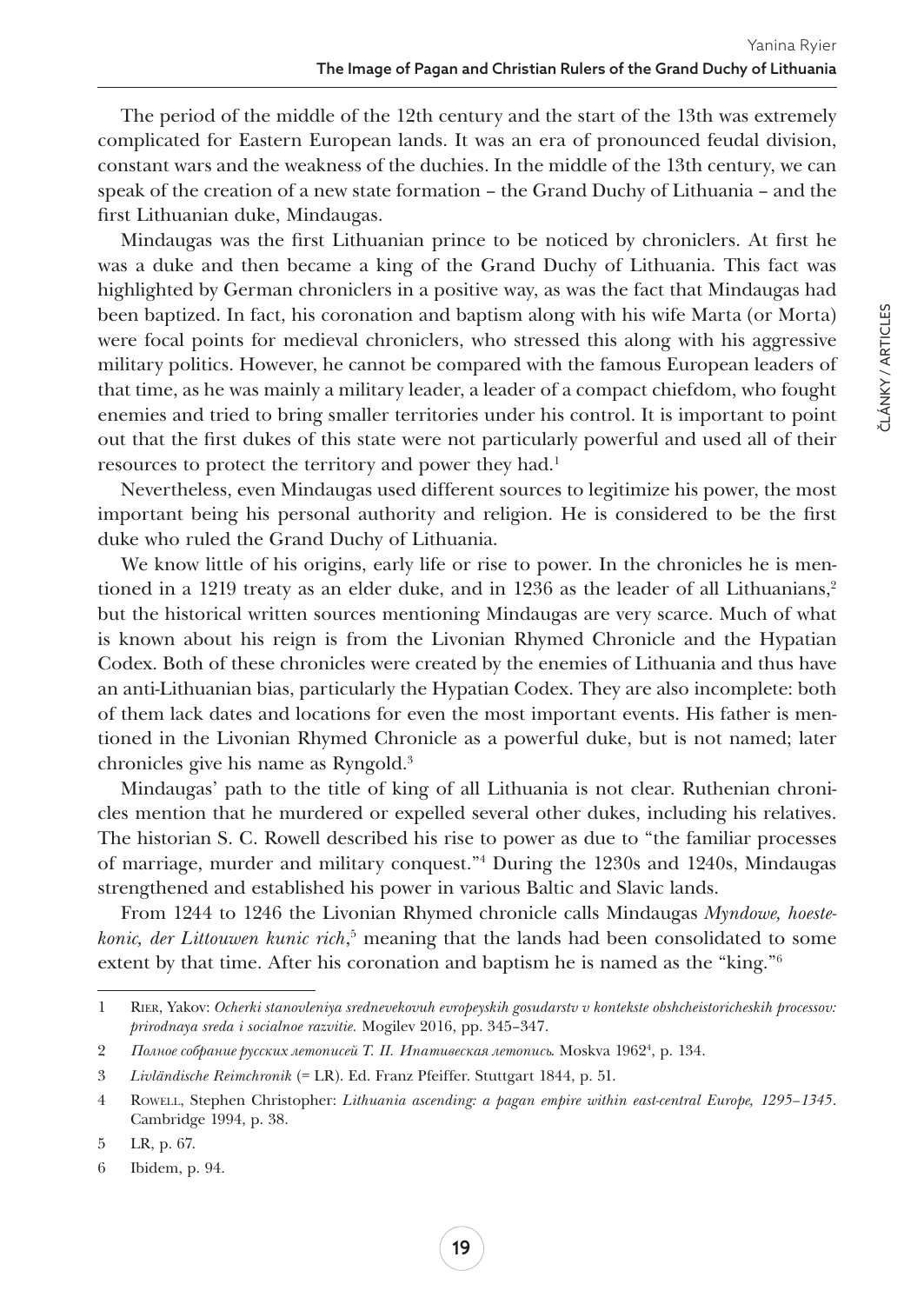Mindaugas was baptized in 1251 in order to acquire some lands in western Lithuania and to be acknowledged as a king by [Pope Innocent IV](https://en.wikipedia.org/wiki/Pope_Innocent_IV). The pope welcomed a Christian Lithuania as a bulwark against Mongolonian threats; in turn, Mindaugas sought papal intervention in the ongoing Lithuanian conflicts with the Christian orders. The process of the coronation and the establishment of Christian institutions took two years. The duke and his wife [Morta](https://en.wikipedia.org/wiki/Morta) were crowned in the summer of 1253. Hermann of Wartberge described this event as *huius tempore Mindowe rex Letwinorum et Marta uxor eius baptismum susceperunt et coronam regni in Lethovia a domino Innocentio papa IVto.*<sup>7</sup>

Relative peace and stability prevailed for about eight years. Mindaugas used this opportunity to concentrate on expanding to the east and establishing and organizing state institutions. Lithuania's relationships with Western Europe and the [Holy See](https://en.wikipedia.org/wiki/Holy_See) were reinforced. However, opposition to his power continued. He was not a strong leader who was able to concentrate all the power in his hands. The Livonian Order used their alliance with Mindaugas to gain control over Samogitian lands. However, Mindaugas ended the peace with the Order and the gains he had expected from Christianization proved to be insignificant.

Mindaugas may have reverted to [paganism](https://en.wikipedia.org/wiki/Lithuanian_mythology) afterwards. His motivation for conversion is often described by modern historians as merely strategic. The chroniclers wrote that Mindaugas continued to practice paganism, making sacrifices to his god and conducting pagan rites in public. The Lithuanian king was killed along with his two sons in 1263 by an alliance of Daumantas and Treniota, after which Lithuania fell into internal disorder.8

His image in the German chronicles of the 13th – 14th centuries is rather contradictory. On the one hand, he was the ruler of an enemy state, while on the other, he was baptized and negotiated an agreement with the pope. That is why medieval chroniclers tried to give him a positive image. The author of the Livonian Rhymed chronicle calls him *der Littouwen kunic rich Mindowen*<sup>9</sup> or *richen kunec Myndouwen*,<sup>10</sup> though mostly he is just called a king – *kunic Mindowe*. 11

It is necessary to emphasize here that Western European sources, especially those that were created on the territory of the Teutonic Order, characterized the rulers of the Grand Duchy of Lithuania using Western European titles such as "king", in contrast to the "Grand Duke" found in eastern Slavic, and in particular, Belarusian and Lithuanian annals.

<sup>7</sup> *Hermanni de Wartberge Chronicon Livoniae*. In: Scriptores rerum Prussicarum (= SRP) II. Ed. Ernst Strehlke. Leipzig 1863, p. 38.

<sup>8</sup> Rimša, Edmundas: *Ar Mindaugo majestotinis antspaudas?* In: Lietuvos dailės muziejaus metraštis 6, 2005, pp. 39–43.

<sup>9</sup> LR, p. 67.

<sup>10</sup> Ibidem, p. 97.

<sup>11</sup> Ibidem, p. 94.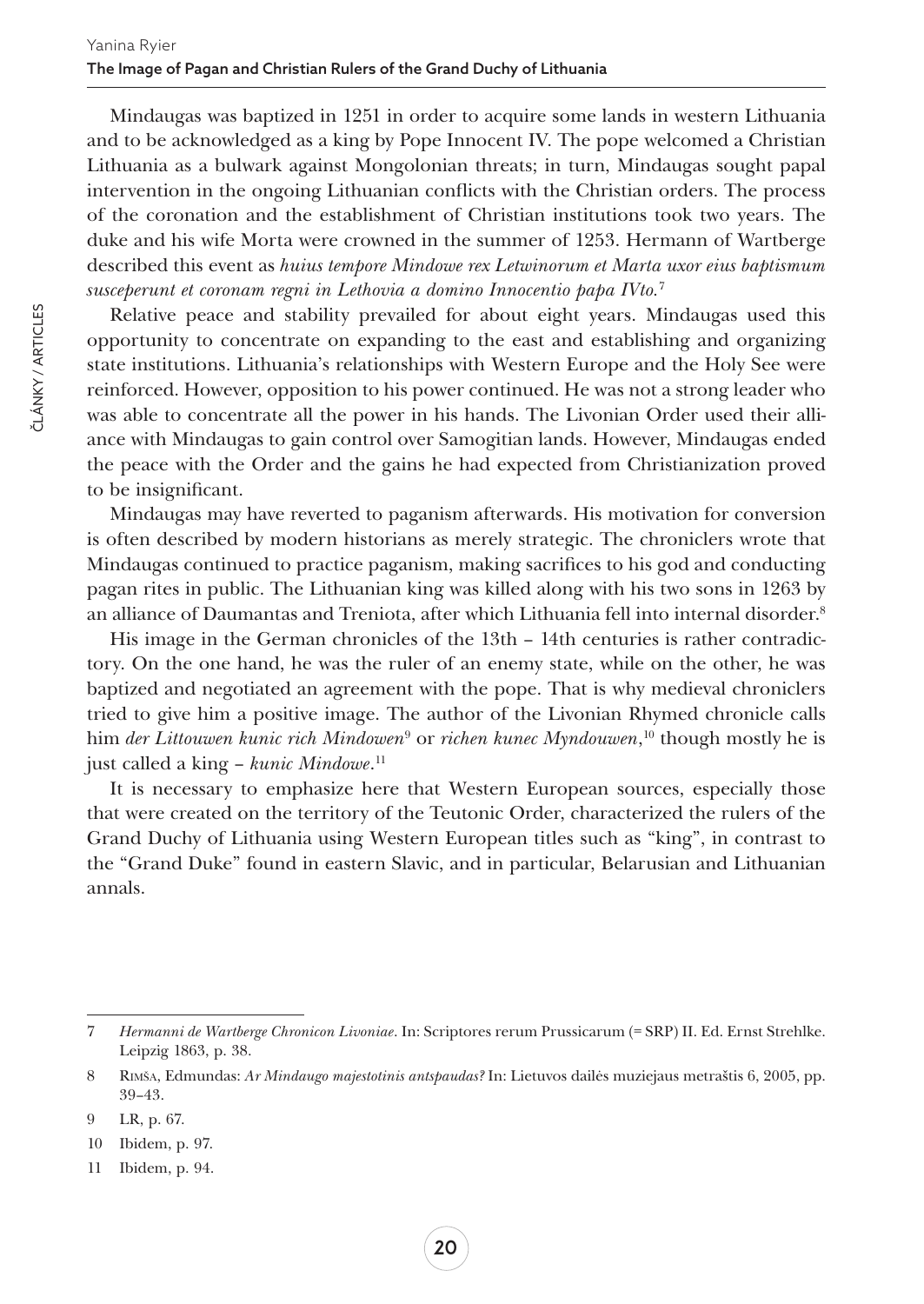ČLÁNKY / ARTICLES

ČLÁNKY / ARTICLES

Another chronicler who focused a great deal of attention on Mindaugas was Peter of Dusburg. Describing the Lithuanian ruler as "a king", he outlined the main political features of his reign.12

It should be noted that many German historians over the following centuries relied on the work of Peter of Dusburg. For example, in Zerbst in 1592, Caspar Shütz published the multi-volume *Historia Rerum Prussicarum*, where he examined the history of Prussia until 1525, paying particular attention to its neighbouring lands and states. In addition to the work by Peter of Dusburg, the creator of the chronicle also referred to works by Jan Długosz and other German annals and diplomatic documents. The first mention of the Grand Duchy of Lithuania and Mindaugas dates back to 1247. It is very interesting that he was called a prince ("fürsten") until 1251,<sup>13</sup> but after his coronation and adoption of Christianity the chronicler calls him "the king" (*König in Littaw*), after which Lithuania became much more prominent.<sup>14</sup>

Another original narrative source which describes the pagan period of the Grand Duchy of Lithuania is *Chronicon Livoniae*, written by Hermann of Wartberge, a Westphalian priest and member of the Teutonic Order, in the second half of the 14th century. The first reference to Lithuania in this source relates specifically to the coronation of Mindaugas, which was described by the author as an important event that gave Lithuania a king.<sup>15</sup> In addition, considerable attention was given to the topic of Christianization, which was undoubtedly due to the author's membership of the Order. The author repeatedly mentions "pagan" neighbours, the need to renounce pagan deities, in particular Perun, and instead turn to St Mary and Christianity.16

If we try to sum up the resources Mindaugas used for the legitimization of his power which were mentioned in German chronicles of the 13th and 14th centuries, and try to create his image as a ruler, it should be noted that we cannot yet speak of his power being used in international politics. The first ruler of the Grand Duchy of Lithuania had to focus all his efforts on protecting his position in society and also on protecting his lands against enemy attacks, and – in the best case scenario – to expand his territory.

As a strong ambiguous leader, Mindaugus reinforced his power through the use of force, a successful military strategy, but also by organizing the economy, while marriage was also a means of legitimizing his status. Nevertheless, although his power had a certain authority, it was not strong enough and he had to constantly manoeuvre between his enemies and allies. The most strategic way to strengthen his power was through his baptism and coronation from 1251 to 1253, which allowed him to remain as ruler for more than ten years. Nevertheless, he was flexible even here and used religion in his interests. He saw that the new Christian religion was unpopular among the population

<sup>12</sup> *Petri de Dusburg ordinis Teutonici sacerdotis Chronicon Prussiae, in quo ordinis Teutonici origo, nec non res ab ejusdem ordinis magistris ab an. MCCXXVI. usque an. MCCCXXVI*. Ed. Christoph Hartknoch. Francofurti – Lipsiae 1679, p. 186.

<sup>13</sup> Schütz, Caspar: *Historia Rerum Prussicarum.* Zerbst 1592, p. 27.

<sup>14</sup> Ibidem, p. 35.

<sup>15</sup> *Hermanni de Wartberge Chronicon Livoniae,* p. 38–42.

<sup>16</sup> Ibidem, p. 45.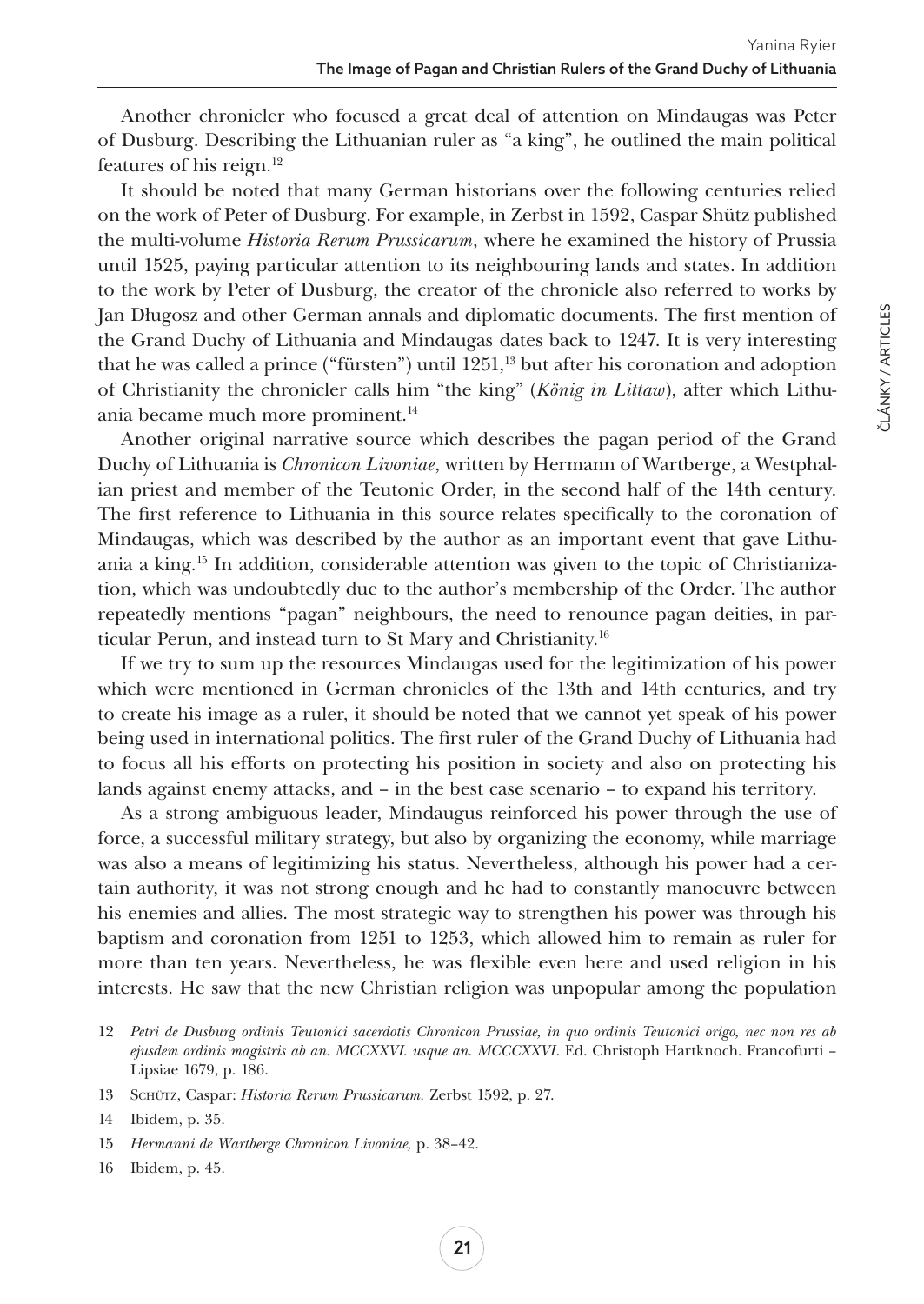and the majority of the nobles, and so he continued to hold pagan rituals, thus finding support from both sides. Therefore, the spirituals matters of the first Lithuanian king were very dependent on his personal political interests.

Moreover, despite the fact that he was the legitimate ruler over a political entity, his power was not strong or established, which is demonstrated by the fact that his enemies conspired to murder him along with his sons in 1263. The struggle for power after his death also reveals the absence of a mature system of state administration and succession. It could be concluded that during this period supreme power was not recognized by a certain section of the elite, while the hierarchy itself had not been fully established either. However, for some time his Christianity remained very important for German chroniclers, who focused on his personality and tried to show him as a noble ruler of Lithuania.

To summarize this image, I would like to present a Latin rhymed work by the Livonian author Augustinus Eucaedius:

> *Dux Mondauus erat, quo non crudelior alter, Nec feritate fuit, nec bello maior et armis, Quem Litaui, quem Samogetae coluere feroces, Et dominum agnouere suum. Dux ille potentum Vna Lionum bellum cum gente gerebat Assiduum, et late vastabat milite campos.*<sup>17</sup>

A completely different situation is typical for the era of Vytenis' and Gediminas' reign, who remained pagans until their deaths. The chroniclers presented them as strong but cruel and insidious enemies who could be extremely dangerous for their neighbours. However, even between Vytenis and Gediminas there were great differences in the images created and in the attitude towards them as rulers.

At the beginning of the 14th century, during the reign of Vytenis and then Gediminas (1316–1341), we can see the active development of power and the mechanisms for its legitimization. During Vytenis' reign, the Grand Duchy of Lithuania was consolidated enough to make it possible to consider it a state. He ruled between approximately 1295 and 1316 and was a talented military leader and diplomat, who came to the attention of the German chroniclers of the time.

One of the earliest sources mentioning his name was "The Old Oliwa Chronicle."18 He was called *rex Letwinorum nomine Vyten* after a battle in 1310 when a large number of Christians were killed.<sup>19</sup> He was depicted as a strong courageous enemy with royal power.

<sup>17</sup> Eucaedius, Augustinus: *Aulaeum Dunaidum, continens seriem ac successiones archiepiscoporum Rigensium in Livonia, scriptum ad reverendissimum ac illustrissimum principem ac dominum dominum Sigismundum Augustum, archiepiscopum Rigensem designatum, ducem Megapolensem, principem Vandalorum, comitem Suerinaeum, ac Stargatiorum dominum, etc.* In: Scriptores rerum Livonicarum II. Riga – Leipzig 1853, p. 408.

<sup>18</sup> *Die ältere Chronik von Oliva*. In: SRP V. Edd. Theodor Hirsch – Max Töppen – Ernst Strehlke. Leipzig 1874, pp. 591–624.

<sup>19</sup> Ibidem, p. 606.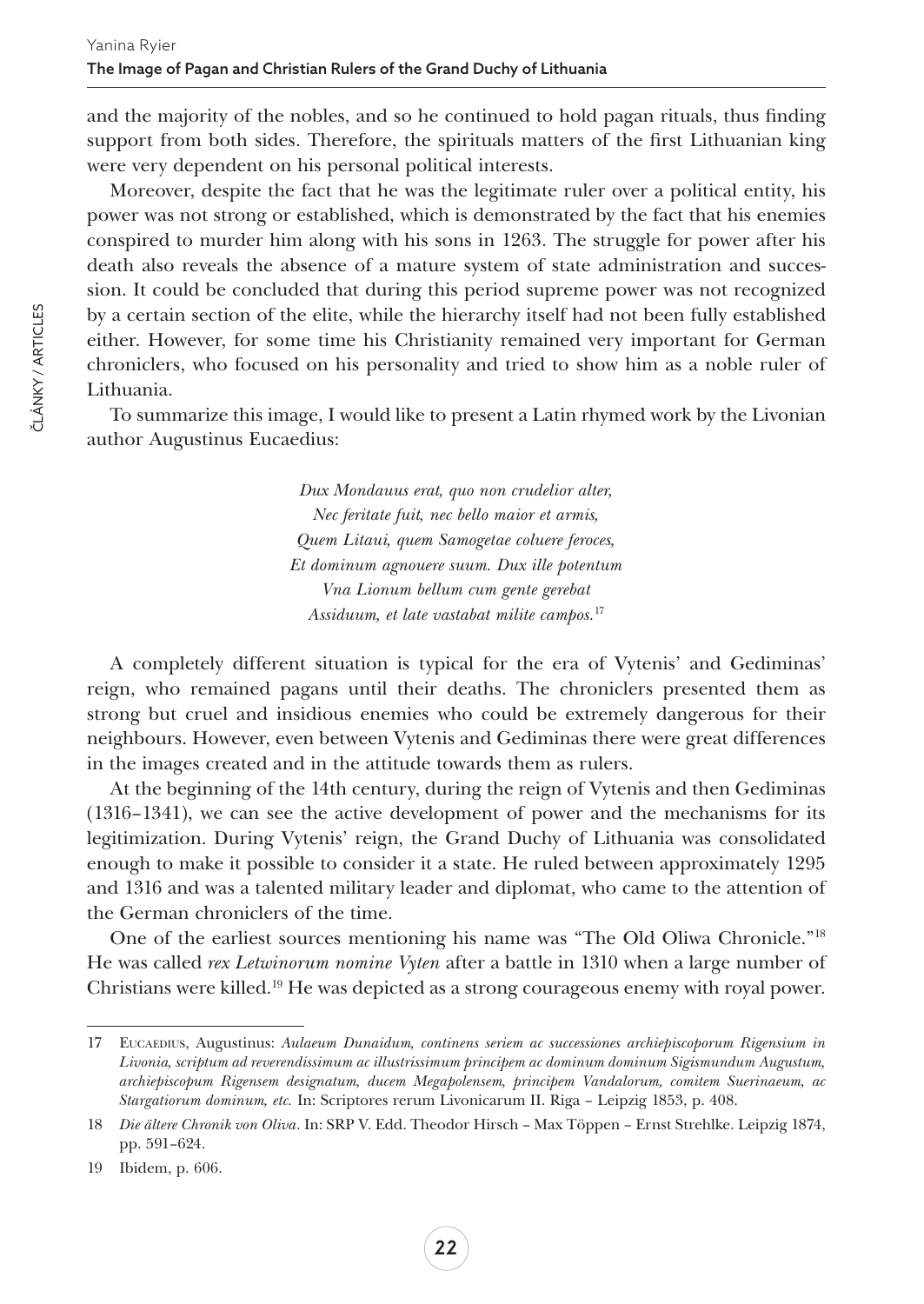This image was frequently chosen by the Lyvonian chronicler and was typical of many Latin descriptions of Vytenis. In *Chronicon terrae Prussiae* by Peter of Dusburg, Vytenis is the first Lithuanian leader whose politics were the focus of more thorough investigation. He called him *Vithenus Rex Lethowinorum* and compared the ruler to other European leaders.20 The first information we have about Vytenis dates back to 1291 when the Lithuanian king Pukuver sent a large army led by his son to the Polish lands.<sup>21</sup> There is a very interesting description of military events from 1294 when Vytenis laid siege to the land of *Lenchici* and occupied the city. The Lithuanian soldiers killed about 400 people and captured even more. But the most important description is of Vytenis himself, who is portrayed as an unrepentant pagan who burns cathedrals and commits sacrilegious acts: *Eodem anno Vithenus filius regis Lethowie cum octingentis viris intravit terram Polonie, et in die pentecostes, dum in ecclesia Lunczensi canonici et ministry altaris et alli clerici cum solempni ornatu essent in processione, irruit hostiliter in eos, et in ecclesia cccc hominess cristianos trucidavit, clericos et prelates, quos voluit, captives secum duxit, omnem ornatum, calices et alia vasa ecclesie ad illicitum usum pertrahebat in contemptum dei, ecclesiam cum sacramentis redegit in favillam, depopulataque terra circum adjacent factaque maxima strage in populo dei, tantam multitudinem deduxit captivam, quod cuilibet Lethowino in divisione cesserunt xx hominess cristiani.*<sup>22</sup>

Naturally, such a description was consistent with the orientation of the text compiled by a chronicler from the Teutonic Order, and it must be evaluated with caution. But it is obvious that Vytenis was a pagan ruler, though one who was recognized and respected by his neighbours and even by his enemies.

The chronicle devotes much space to the events that occurred between 1305 and 1311, during which the Crusaders repeatedly attacked Grodno, which Vytenis successfully repelled, as well as the retaliatory campaigns of the Grand Duke of Lithuania against the lands of Prussia.23 On 7 April 1311 a battle took place at Barten between Vytenis's army and the army of the Order, led by Heinrich von Plotzke. Despite the fact that the Lithuanians repelled the first attack, afterwards they could not restrain the enemy's greater forces and retreated. Noteworthy in this regard is the assessment of the event by Peter of Dusburg, who considered this to be the punishment of a pagan prince who had been so troublesome to the Christian knights. He also emphasized the fact that in this battle, as in previous ones, Vytenis plundered and destroyed many Christian churches and also took away many captives. $24$  In general, it is worth emphasizing that the antagonism between the Christian knights and the pagans of Lithuania is a characteristic feature of the chronicles created in the lands of the Teutonic Order.

- 23 Ibidem, p. 180.
- 24 Ibidem, p. 176.

ČLÁNKY / ARTICLES

ČLÁNKY / ARTICLES

<sup>20</sup> *Petri de Dusburg Chronicon terrae Prussiae*. In: SRP I. Edd. Theodor Hirsch – Max Töppen – Ernst Strehlke. Leipzig 1861, p. 163.

<sup>21</sup> Ibidem, p. 155.

<sup>22</sup> Ibidem, p. 156.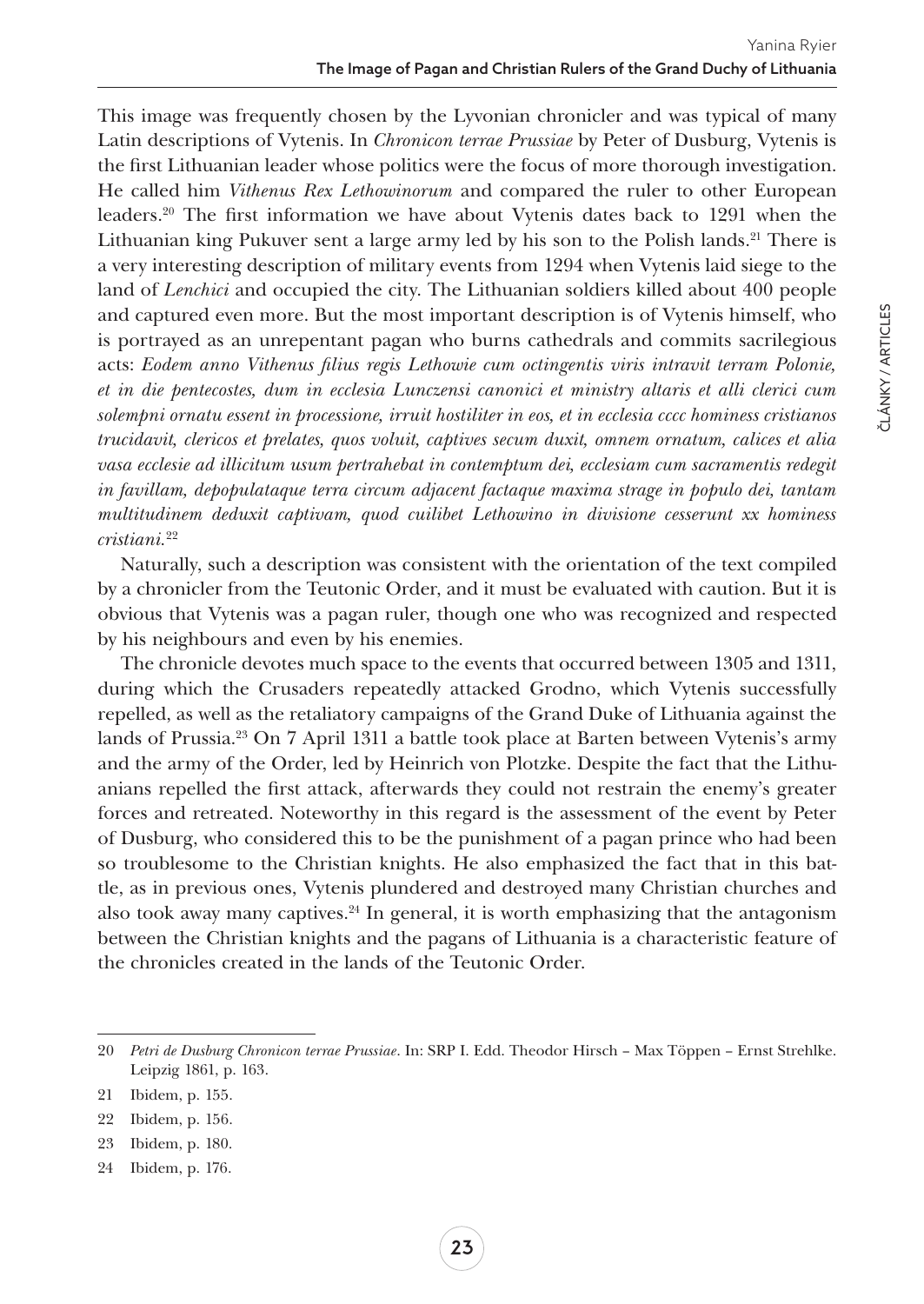However, all the authors agree that, despite his paganism, Vytenis was a brave and strong enemy with a successful military strategy that resulted in many conquests.25

Hermann of Wartberge also examined the era of Vytenis' reign. Although he does not mention his name, he does refer to a *rex Letwinorum* when describing the military events of the time.26

One of the most important written sources which can help reconstruct an image of the pagan ruler Vytenis is *Chronica nova Prutenica* by Wigand of Marburg. There is a focus on the events of 1311 – a military expedition by Vytenis and Rusins to Prussia, which was followed by looting and devastation. Though he has a generally negative image, the author of the chronicle still calls him *Wytan rex Lithwanorum* and highlights his courage.<sup>27</sup>

Vytenis is, therefore, an object of significant interest for German chroniclers. He is one of the most powerful and bravest figures from the formative stage of the Grand Duchy of Lithuania. It is interesting that he is mentioned even more often than Gediminas in many German chronicles. His name is often connected with successful military strategy. Although the chroniclers describe him as a cruel and savage pagan ruler, they do not deny his political or military abilities, while they also acknowledge his royal status. The following rhymed lines by Augustine Eucaedio give a clear portrayal of his image:

> *At Vithines belli ductor, Lituanis Heros, Multa putans, ciuesque animo miseratus amicos, Brunonem merita multabat morte Magistrum* [...]<sup>28</sup>

The most complicated figure in this period of the history of the Grand Duchy of Lithuania is Gediminas. He is considered to be the ruler who founded the great political entity of the state and expanded its territory. He is also one of the most significant figures of early [Lithuanian history,](https://en.wikipedia.org/wiki/History_of_Lithuania) as he founded [Vilnius,](https://en.wikipedia.org/wiki/Vilnius) the capital of Lithuania, and established a dynasty which can be traced to other European monarchies such as [Poland](https://en.wikipedia.org/wiki/Kingdom_of_Poland_(1025%E2%80%931385)) or [Hungary.](https://en.wikipedia.org/wiki/Kingdom_of_Hungary) As part of his legacy he gained the reputation for being a champion of [paganism](https://en.wikipedia.org/wiki/Paganism) who successfully diverted attempts to [Christianize his country](https://en.wikipedia.org/wiki/Christianization_of_Lithuania) through shrewd [negotiations](https://en.wikipedia.org/wiki/Letters_of_Gediminas) with the [pope](https://en.wikipedia.org/wiki/Pope) and other Christian rulers.

Gediminas was born around 1275. As the written sources from this era are scarce, there is little known about Gediminas' ancestry, early life and assumption of the title of Grand Duke in 1316, and these issues continue to be the subject of scholarly debate. Various theories have claimed that Gediminas was either the son of his predecessor, [Vytenis](https://en.wikipedia.org/wiki/Vytenis), his brother, his cousin, or his stableman.29 Notwithstanding, he managed to

<sup>25</sup> Ibidem, p. 181.

<sup>26</sup> *Hermanni de Wartberge Chronicon Livoniae,* p. 56.

<sup>27</sup> *Wigand von Marburg, Nowa kronika pruska*. Edd. Sławomir Zonenberg – Krzystof Kwiatkowski. Toruń 2017, p. 128.

<sup>28</sup> Eucadius, A.: *Aulaeum Dunadium,* p. 409.

<sup>29</sup> Rowell, S. C.: *Pagans, peace and the Pope. 1322–1324: Lithuania in the Centre of European Diplomacy.* Archivum Historiae Pontificae 28, 1990, pp. 67–69.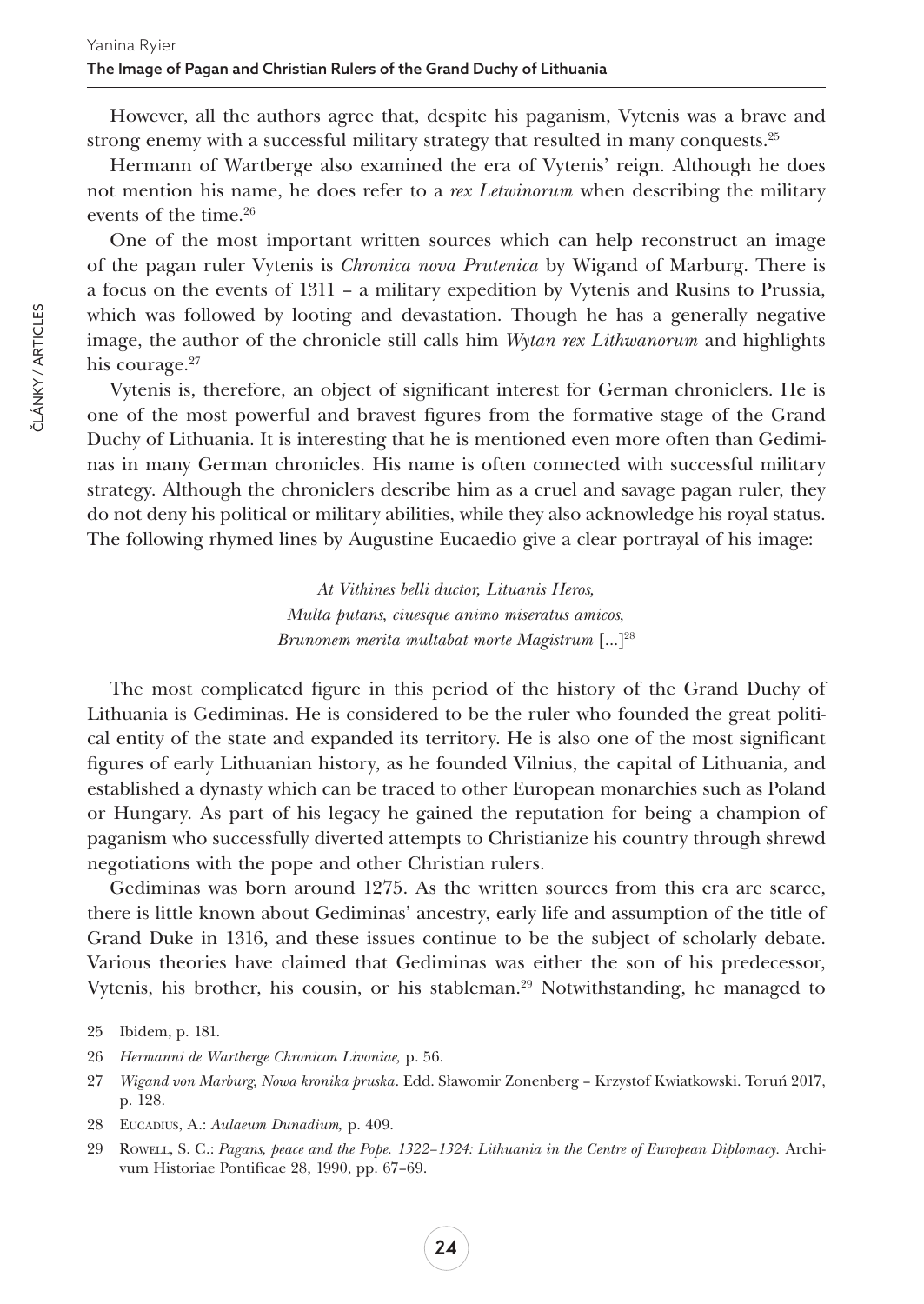ČLÁNKY / ARTICLES

ČLÁNKY / ARTICLES

establish a dynasty which made Lithuania both secure and powerful. For this purpose he entered into direct diplomatic negotiations with the [Holy See](https://en.wikipedia.org/wiki/Holy_See) and wrote to Pope [John](https://en.wikipedia.org/wiki/John_XXII)  [XXII,](https://en.wikipedia.org/wiki/John_XXII) promising to be baptized. However, he died as a pagan reigning over semi-pagan lands. Therefore, the letters sent to the pope were a wise diplomatic manoeuvre in order to protect his lands and strengthen his power. His internal administration also shows all the signs of a wise ruler. He protected the Catholic as well as the Orthodox clergy, raised the Lithuanian army to the highest level of efficiency then attainable, defended his borders and built numerous castles in towns such as [Vilnius](https://en.wikipedia.org/wiki/Vilnius). Gediminas died in 1341, presumably killed during an attempt to overthrow him. He was the founder of a new Lithuanian dynasty – the [Gediminids](https://en.wikipedia.org/wiki/Gediminids) – and laid the foundations for the state's expansion and is sometimes referred to as the "true" state founder.

In his decrees and diplomatic documents he was called *rex Litvinorum Rutnenorumque* or *rex Litvinorum et multorum Rutenoram*, which meant that he had strength and authority in both his native lands as well as in neighbouring ones.<sup>30</sup> The personal authority of the ruler was supported by historical tradition and the norms for creating laws, so it was at this period that we can see a strong powerful authority, which was the symbol of society. Therefore, by the end of the 14th century, a central administration had been formed and the traditional mechanisms for legitimizing power had been established and put into practice.

Unfortunately, there are very few narrative sources which describe Gediminas or his politics. For example, "The Old Oliwa Chronicle", which portrays Vytenis as a powerful enemy of the Order, does not mention Gediminas or the period of his reign, but continues with a description of Lithuanian politics from 1345 and 1347, mentioning Olgerdus and his brother Kynstut (*rex Litwinorum31*and *Kynstot32*).

Nevertheless, a number of German chronicles still refered to Gediminas as the king of the Grand Duchy of Lithuania. In *Chronicon terrae Prussiae* Peter of Dusburg calls him *Gedeminum Regem Lethowinorum*<sup>33</sup> and briefly describes the first milestones of his reign. In particular, he emphasizes Gediminas's wish to adopt Christianity, as well as his alliance with the Polish king, achieved through the marriage Władysław Łokietek's son to his daughter. In addition, the alliance of the Lithuanian ruler with Riga stands out, aimed at weakening the Teutonic Order.<sup>34</sup> The difference in the attitude of Peter of Dusburg towards Gediminas before and after his proposed baptism is revealing. At first, he wrote that *hoc facto legati solempnes nuncios miserunt ad Gediminum regem Lethowinorum, ut negocium sibi commissum a sede apostolic illi proponerent, et diligenter investigarent, si ipse cum populo regni sui vellet baptismi graciam suscipere, et relicta ydololatria nomen domini nostri Jesu Cristi humiliter adorare.*<sup>35</sup> So here we see a quite neutral statement, acknowledging both

35 Ibidem, p. 191.

<sup>30</sup> *Chartularium Lithuaniae res gestas magni ducis Gedeminne illustrans = Gedimino laiškai*. Ed. Stephan Christopher Rowell. Vilnius 2003.

<sup>31</sup> *Die ältere Chronik von Oliva*, p. 606.

<sup>32</sup> Ibidem, p. 617.

<sup>33</sup> *Petri de Dusburg Chronicon terrae Prussiae*, p. 191.

<sup>34</sup> Ibidem, p. 193.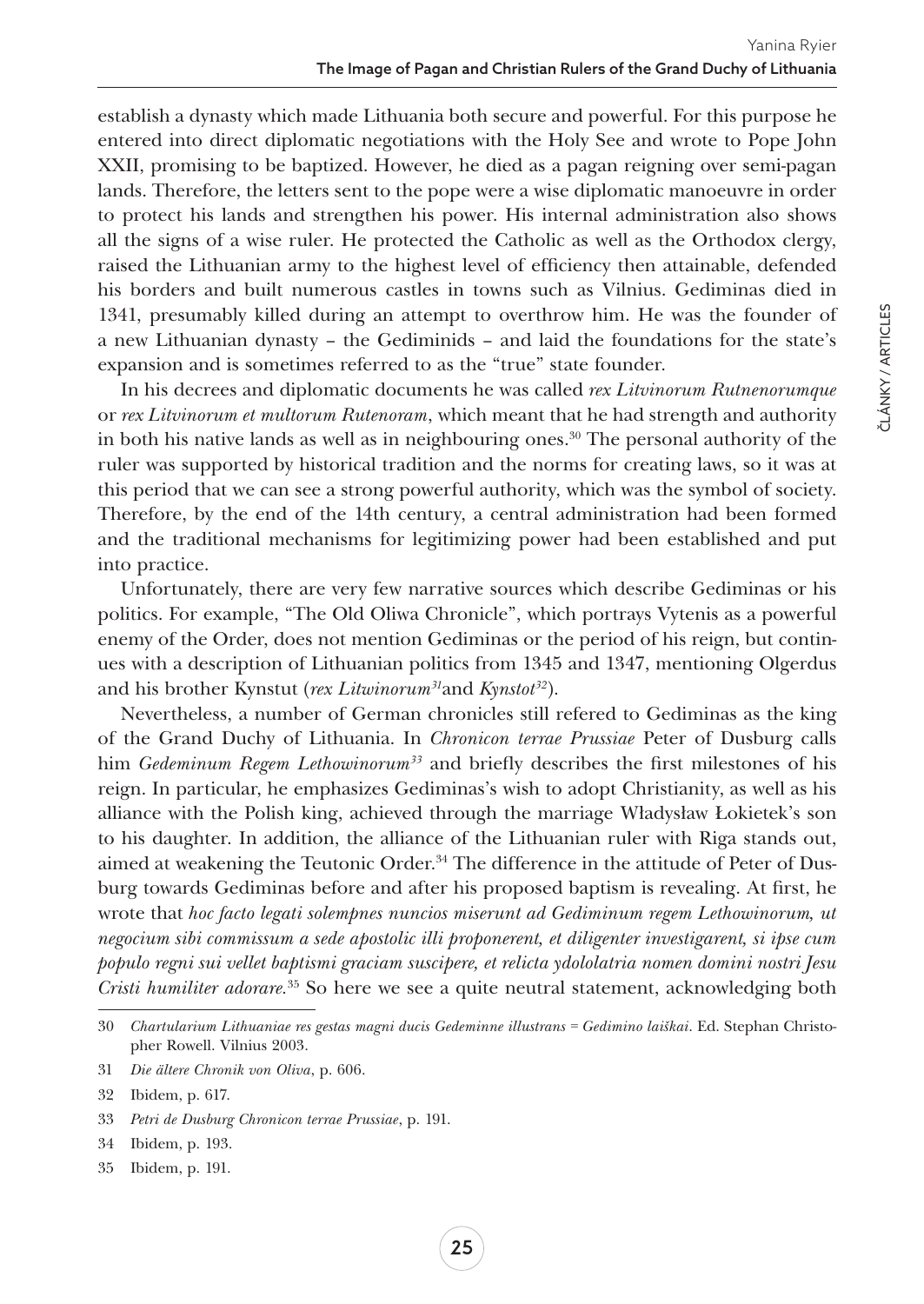the royal status of Gediminas as well as his recognition as a ruler by European states. But he refused to and came to Masovian lands, which was why his image became very picturesque and overly emotional: *Firmata igitur pace, dum fratres et alii cristifideles terre Lyvonie et Prussie et aliarum parcium vicinarum indubitanter crederent, quod non deberent a modo prelia exerceri, et jam disponerent gladios suos conflare in vomeres, et lanceas in falces, idem prophanus fidei hostis et fidelium, tanquam aspis surda, obturavit aures suas ad salutaria monita domini pape, per dictos nuncios eidem cum omni diligencia proposita, quia dum de salute sua et suorum cogitare debuerat, quomodo scilicet posset digne et cum reverencia debita suscipere baptismatis sacramentum, ipse sequens vestigia predecessorum suorum, totum conatum suum in destructionem fidei et fidelium convertit*. <sup>36</sup> One can see that the second note is quite different to the first one in tone. Whereas the first note portrays a pagan ruler with whom it was possible to have diplomatic relations, the second one presents a cruel traitor and a military chief who commits crimes against Christians.

An important narrative source is the work by Wigand of Marburg. The author, describing events from the end of the 13th century to 1394, was apparently not familiar with the work of Peter of Dusburg, but he actively used the information from "The Old Oliwa Chronicle" and the work by Hermann of Wartberge. Describing the events related to the history of Lithuania during the reign of Gediminas, the chronicler names the latter *regis paganis* and *rex*, emphasizing his desire to pursue a policy aimed at combating the Order. The chronicler reports: *Аnno 1331 sequenti anno in die nativitatis Marie Virginis rex Lokut Polonie concepit malum propositum vindicate cum auxilio Gedemyni, regis Lithwanorum, qui sibi condixerant, se pretacta die paratos esse. Tandem rex Gedemyn in potenti manu intrat cum paganis terram Osterrodensem et igne vastat eam* […]*. 37*

It should be noted that the author of the chronicle, who mentions Gediminas along with other European rulers and did not deny his rule or the power that he possessed in society, deprives him of the title of "king", probably in order to emphasize his lower legitimate status: *Tres reges erant hostes ordinis, Lokut rex Polonie, Gedemyn Lithwanie paganus et rex Ungariae.38* However, when describing the events directly related to his politics, the title "king" is present. Nevertheless, there is very little information about him and the few references to Gediminas are more likely to have been the result of guesswork.

Therefore, the chronicles which were created on the territory of the Teutonic Order firstly portrayed Vytenis as a powerful ruler and military aggressor. The figure of Gediminas is either mentioned briefly or not at all. This is possibly connected to the issue of the legitimacy of his rule, which was extremely important for European diplomats and chroniclers of that time.

Despite the different attitudes towards Gediminas's character and his legitimate right to sit on the princely throne, in all the narrative traditions – not just German, but also Polish, Belarusian and Lithuanian – it is not disputed that the ruler pursued a successful policy aimed at institutionalizing his power in the development of statehood. One such

<sup>36</sup> Ibidem, p. 191.

<sup>37</sup> *Wigand von Marburg, Nowa kronika pruska,* p. 150.

<sup>38</sup> Ibidem, p. 156.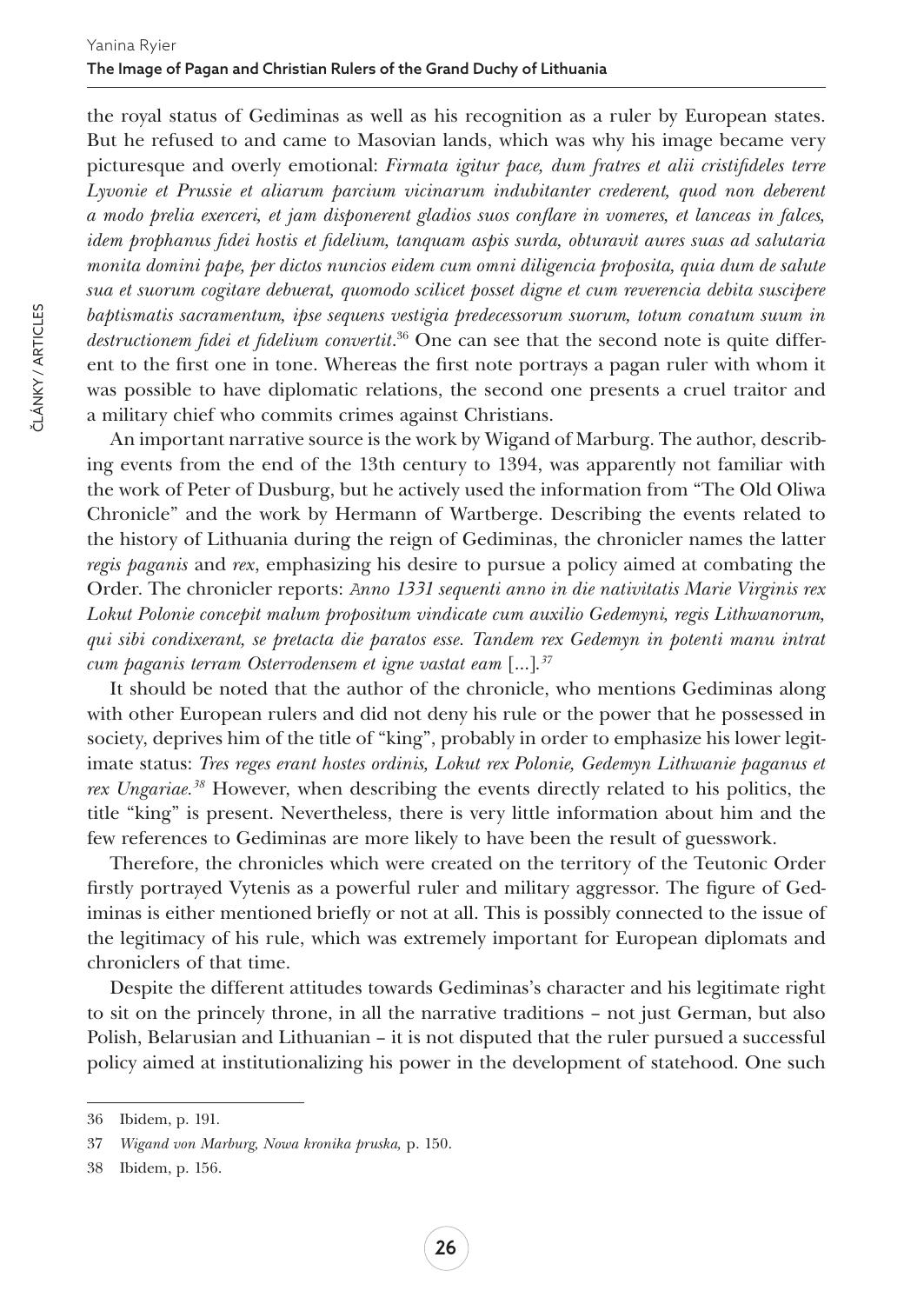mechanism for legitimizing power and later for strengthening the Gediminids dynasty, was his clever marriage policy. As was mentioned above, the ruler of the Grand Duchy of Lithuania was in an alliance with the Polish king through the marriage of Władysław Łokietek's son to his daughter. This fact was described by Hermann of Wartberge as well as by Peter of Dusburg. The chronicle contains the notes that *Anno domini MCCCXXVI Loteko rex Polonie rogavit Gedeminum regem Lethowinorum, cujus filiam filius ejus noviter duxerat in uxorem, ut ei aliquos armigeros de gente sua mitteret. Qui precibus ejus acquiescens, MCC equites destinavit ei. Hii de mandato dicti Lotekonis adjuncti populo suo armata manu*  hostiliter intraverunt terram marchionis de Brandenburgk circa civitatem Frankenvurdam, et *totam illam contractam, que continebat ultra centum et XL villas, ecclesias parochiales totidem, cenobia monachorum ordinis Cisterciensis tria et claustra sanctimonialium duo, et plura religiosorum et secularium monasteria, spoliis et incendio destruxerunt, inhumaniter religiosos et sacras deo dicatas virgins de claustris extrahentes, ministros ecclesie et sacerdotes, vasa sacra, vestes et sacramenta alia pertractantes.39* Therefore, it is obvious that the marriage and the political union were concluded by the two monarchs in order to achieve their political goals. Despite the Gediminids dynasty being finally accepted, there existed for a long period certain complications in the transfer of the throne, while the absence of a clearly regulated procedure for the transfer of power within the dynasty contributed to the elevation of individual groups within the nobility and their claims to influence the ruler, the desire of Gediminas to secure for his heirs the right to the throne, as well as to increase the authority of the Lithuanian ruler in the eyes of the European community. It should also be highlighted that while speaking about such an important alliance with the recognized Christian Polish king, the chronicler was quite neutral in characterizing Gediminas, acknowledging his royal status and ability to remain in contact with other Christian leaders of that time.

So although religion played an important role in the image of the rulers of the Grand Duchy of Lithuania, it was not of fundamental importance. Gediminas was not the only one to manipulate religion to achieve his political goals. This strategy began during the time of Mindaugas, continued during Vytenis' reign and found its apogee during the rule of Gediminas.

The desire of Gediminas to use religion for political purposes is reflected in the rhymed Latin composition written by the aforementioned Augustine Eucaedio:

> *Imperium Litaui regni Gedeminus habebat, Pollicitus Christum accepturum sacraque nostra. Ter conatus eum a vanis deducere Diuis Mutatum, atque animo conuersum ad numina prisca: Ter nihil efficient studium consumpsit inane, Magnorum impensis operum fraudatus et auro.*<sup>40</sup>

ČLÁNKY / ARTICLES

ČLÁNKY / ARTICLES

<sup>39</sup> *Petri de Dusburg Chronicon terrae Prussiae*, p. 193.

<sup>40</sup> Eucadius, A.: *Aulaeum Dunadium,* p. 411.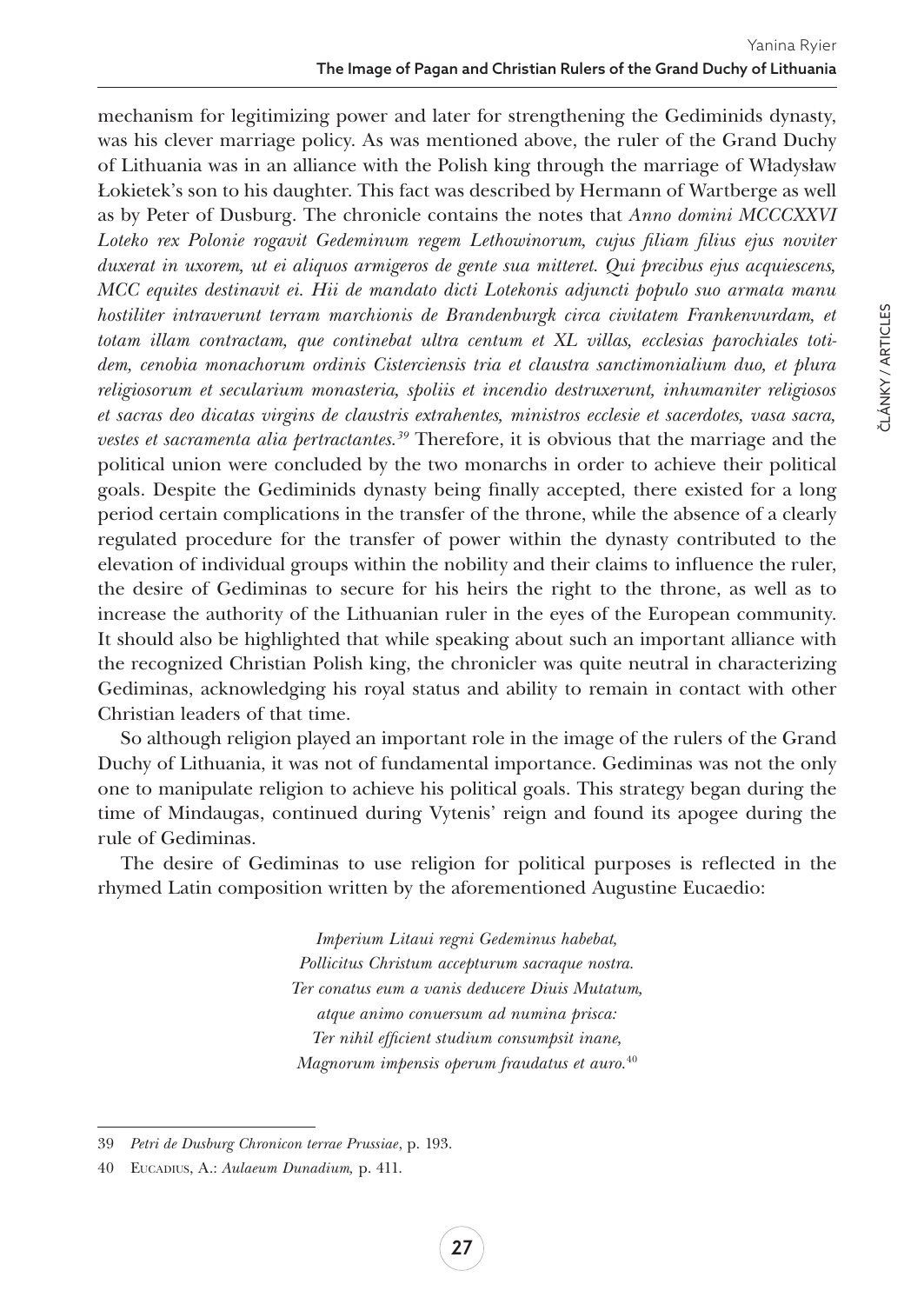It can be noted that the image of Gediminas underwent a peculiar transformation over time, depending on the specific socio-political conditions for the creation of a particular source or concept. However, it is obvious that the perception of him as a legitimate ruler depended not only on the traditions of the annals, but also on the political conditions for the creation of sources and the particular events described there.

We can conclude that even in the German narrative sources the image of the rulers of the Grand Duchy of Lithuania varied widely. One logical pattern, however, can be highlighted – the description of their politics and personality depended to a great extent on their religious politics. They all died as pagans, but even their attempt to acknowledge Christianity meant a great deal to the German chroniclers. After having been a Christian monarch for some period of time, the same ruler was described in different ways in comparison with his "pagan" period of reign. That is why they did not pay so much attention to the negative elements behind Mindaugas's baptism and coronation, and avoided mentioning his military strategy. Different situations are typical for the reigns of Vytenis and Gediminas. Whereas Vytenis was described as a cruel pagan, but a strong and noble enemy king, Gediminas is an entirely contradictory character, who makes some attempts to be baptized but refuses in the end. This fact, combined with his unknown origin, are most often the subjects of criticism. However, the two images of these rulers as pagan and Christian also acknowledge their legal royal status, as well as the existence of a strong enemy state – the Grand Duchy of Lithuania.

## **Obraz pohanských a křesťanských vládců litevského velkoknížectví ze 2. poloviny 13. stol. a z 1. poloviny 14. století v německých kronikách**

Studie se soustřeďuje na obraz prvních vládců litevského velkoknížectví v německých kronikách. Jejím cílem je rekonstruovat obraz pohanských a křesťanských panovníků formujícího se státního celku, zvýraznit vzájemné podobnosti a rozdíly a také charakterizovat legitimitu jejich panovnického postavení, již němečtí kronikáři hodnotili i z náboženského hlediska.

Náboženská příslušnost vládce byla pro středověké kronikáře, pro kronikáře z řádu německých rytířů zvláště, jednou z hlavních charakteristik. Tuto skutečnost jasně ilustruje příklad prvních litevských panovníků. Obraz vládce je tvořen nejen politikou, vojenskými událostmi nebo diplomatickými vztahy mezi dvěma státy, ale také jejich náboženskou příslušností – pohanstvím nebo křesťanstvím. Článek se soustřeďuje na Mindaugase, Vytenise a Gedimina, tedy dominantní postavy z období, kdy byly kladeny základy litevského velkoknížectví.

Autorka zkoumá informace zprostředkované německými kronikáři ve 13. a 14. století: livonskou rýmovanou kronikou, Chronicon terrae Prussiae Petra z Dusburgu, Chronicon Livoniae Hermanna z Wartberge a Chronica nova Prutenica Wiganda z Marburgu. Zabývala se rovněž básní Aulaeum Dunaidum Augustina Eucaedia z poloviny16. století, která nabízí malebný obraz prvních litevských vládců.